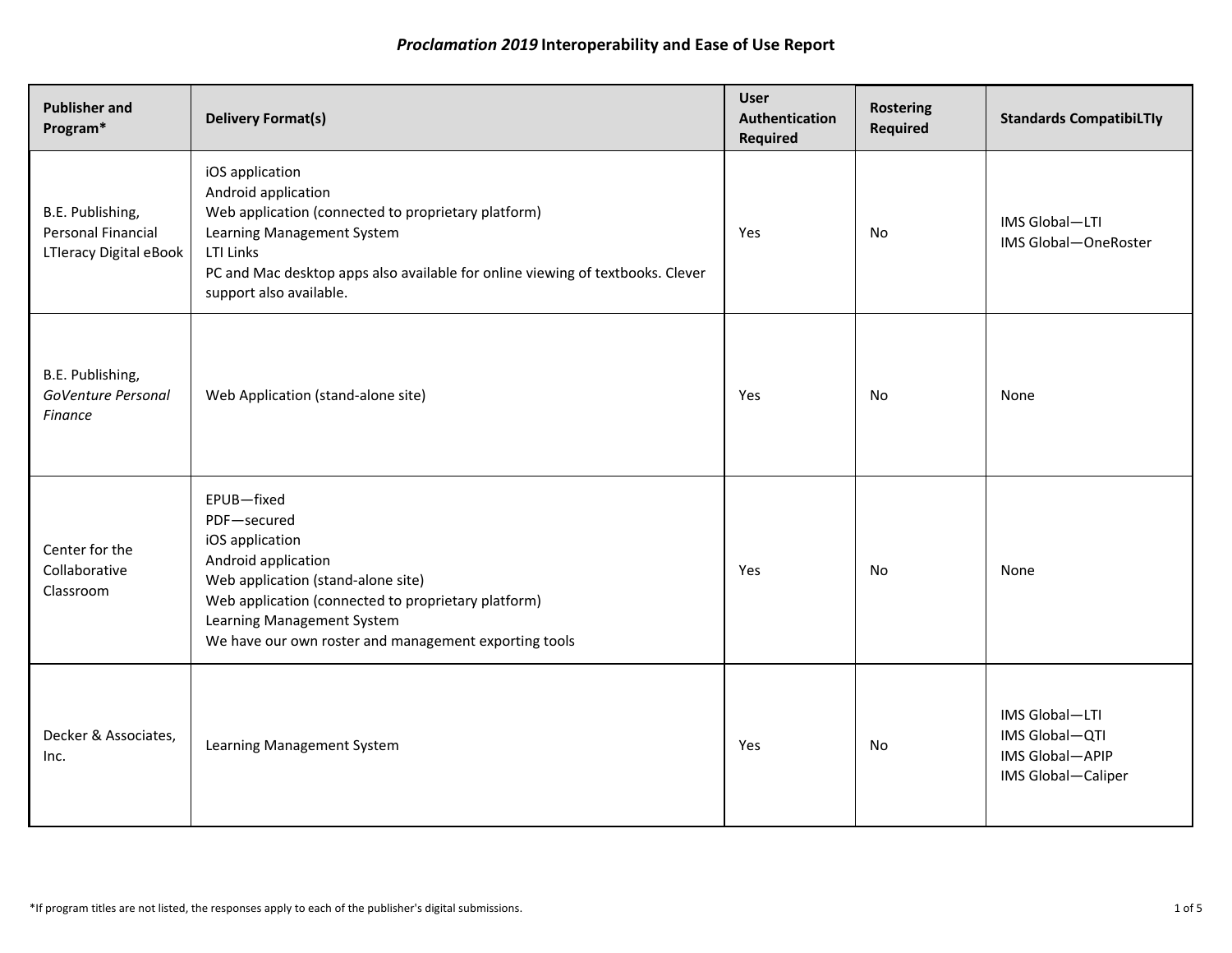| <b>Publisher and</b><br>Program*                          | <b>Delivery Format(s)</b>                                                                                                                               | <b>User</b><br>Authentication<br><b>Required</b> | <b>Rostering</b><br>Required | <b>Standards CompatibiLTly</b>                                                              |
|-----------------------------------------------------------|---------------------------------------------------------------------------------------------------------------------------------------------------------|--------------------------------------------------|------------------------------|---------------------------------------------------------------------------------------------|
| EDUSPARK, Inc.                                            | PDF-secured<br>Learning Management System<br>LTI Links                                                                                                  | Yes                                              | Yes                          | IMS Global-LTI                                                                              |
| EMC Publishing, LLC.                                      | EPUB-fixed<br>Web application (stand-alone site)<br>Web application (connected to proprietary platform)<br>LTI Links<br>Thin Common Cartridge           | Yes                                              | Yes                          | <b>EDUPUB</b><br>IMS Global-LTI<br>IMS Global-TCC<br>IMS Global-QTI<br>IMS Global-OneRoster |
| Houghton Mifflin<br><b>Harcourt Publishing</b><br>Company | EPUB-fixed and reflowable<br>PDF-secured<br>Web application (connected to proprietary platform)<br>Thin Common Cartridge                                | Yes                                              | Yes                          | IMS Global-LTI<br>IMS Global-TCC<br>IMS Global-QTI<br>IMS Global-OneRoster                  |
| Imagination Station,<br>dba, Istation                     | iOS application<br>Android application<br>Web application (stand-alone site)<br>Web application (connected to proprietary platform)<br><b>LTI Links</b> | Yes                                              | Yes                          | IMS Global-LTI<br>IMS Global-OneRoster                                                      |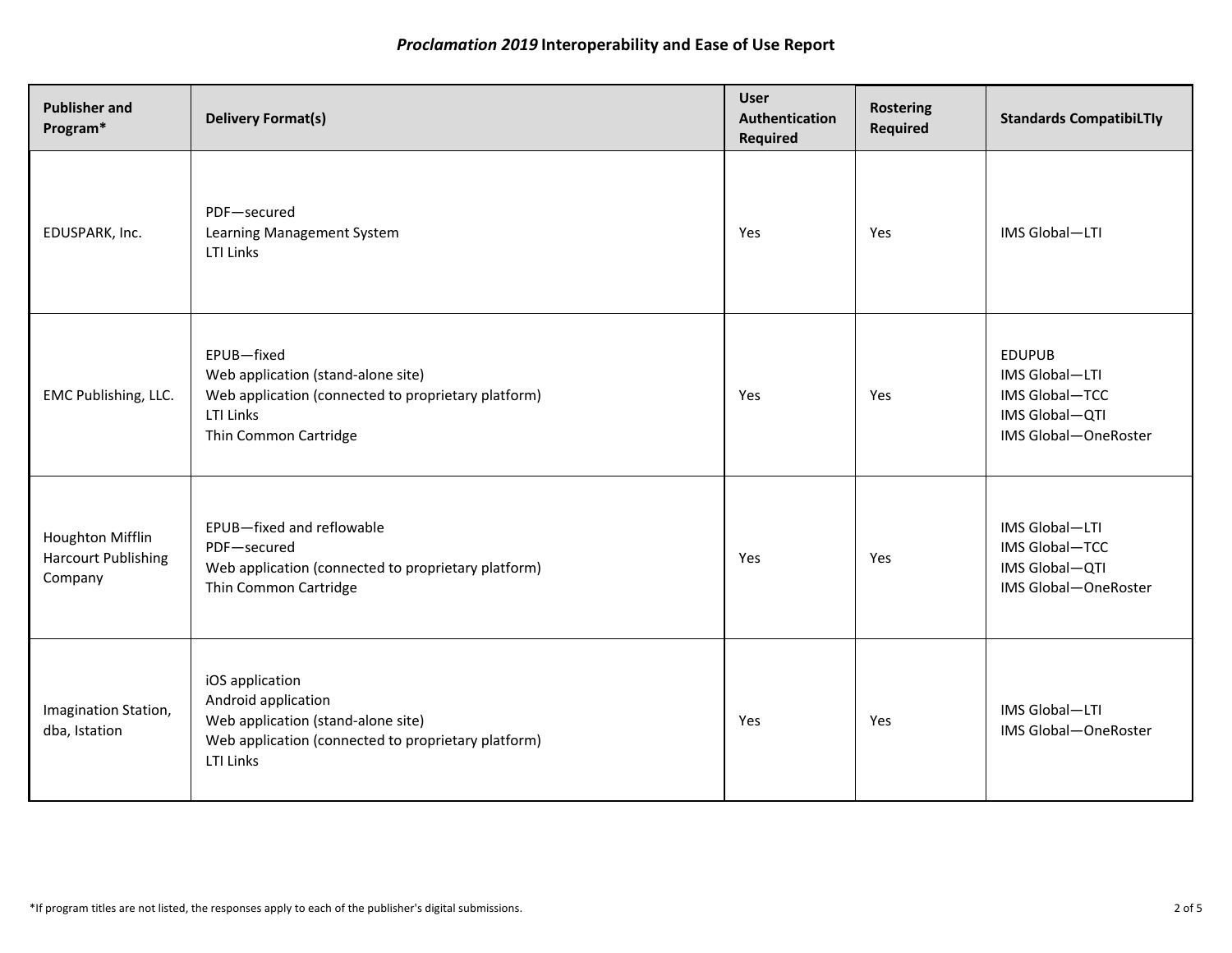| <b>Publisher and</b><br>Program*                                                 | <b>Delivery Format(s)</b>                                                                                                                          | <b>User</b><br>Authentication<br>Required | <b>Rostering</b><br>Required | <b>Standards CompatibiLTly</b>                                                            |
|----------------------------------------------------------------------------------|----------------------------------------------------------------------------------------------------------------------------------------------------|-------------------------------------------|------------------------------|-------------------------------------------------------------------------------------------|
| Kaplan Early Learning<br>Company                                                 | PDF-secured                                                                                                                                        | No                                        | No                           | IMS Global-QTI                                                                            |
| Learning A-Z, LLC.                                                               | PDF-secured<br>iOS application<br>Android application<br>Web application (stand-alone site)<br>LTI Links<br>Common Cartridge                       | Yes                                       | Yes                          | IMS Global-LTI<br>IMS Global-OneRoster                                                    |
| McGraw-Hill School<br>Division                                                   | PDF-secured<br>iOS application<br>Android application<br>Web application (connected to proprietary platform)<br>LTI Links<br>Thin Common Cartridge | Yes                                       | Yes                          | IMS Global-LTI<br>IMS Global-TCC<br>IMS Global-OneRoster                                  |
| Pearson Education,<br>Inc., publishing as<br>Prentice Hall and Scott<br>Foresman | iOS application<br>Web application (connected to proprietary platform)<br>Learning Management System<br>LTI Links<br>Thin Common Cartridge         | Yes                                       | Yes                          | <b>xAPI</b><br>IMS Global-LTI<br>IMS Global-TCC<br>IMS Global-QTI<br>IMS Global-OneRoster |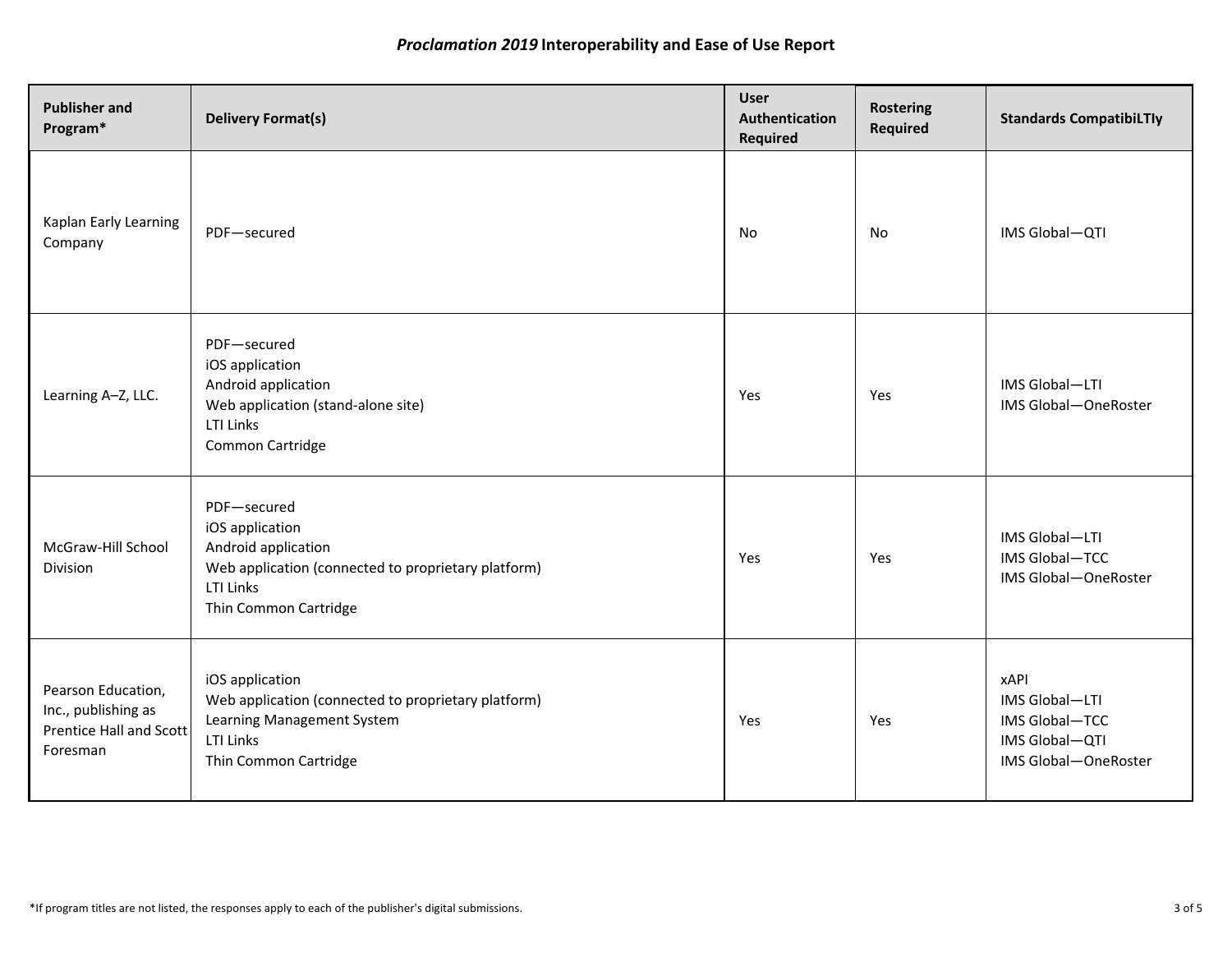| <b>Publisher and</b><br>Program*                                    | <b>Delivery Format(s)</b>                                                                                                                            | <b>User</b><br>Authentication<br>Required | <b>Rostering</b><br><b>Required</b> | <b>Standards CompatibiLTly</b>            |
|---------------------------------------------------------------------|------------------------------------------------------------------------------------------------------------------------------------------------------|-------------------------------------------|-------------------------------------|-------------------------------------------|
| Perfection Learning<br>Corporation                                  | Web application (connected to proprietary platform)<br>If district-adopted, we are willing to explore options related to Common<br>Cartridge/Thin CC | Yes                                       | Yes                                 | IMS Global-LTI<br>IMS Global-OneRoster    |
| StrongMind                                                          | Web application (stand-alone site)<br>Web application (connected to proprietary platform)<br>Learning Management System                              | Yes                                       | Yes                                 | Ed-Fi<br>IMS Global-LTI<br>IMS Global-QTI |
| The College<br>Board-SpringBoard                                    | Web application (stand-alone site)                                                                                                                   | Yes                                       | Yes                                 | IMS Global-LTI<br>IMS Global-OneRoster    |
| The Curriculum Center<br>for Family and<br><b>Consumer Sciences</b> | EPUB-fixed<br>PDF-secured and editable<br>Web application (stand-alone site)                                                                         | Yes                                       | No                                  | None                                      |